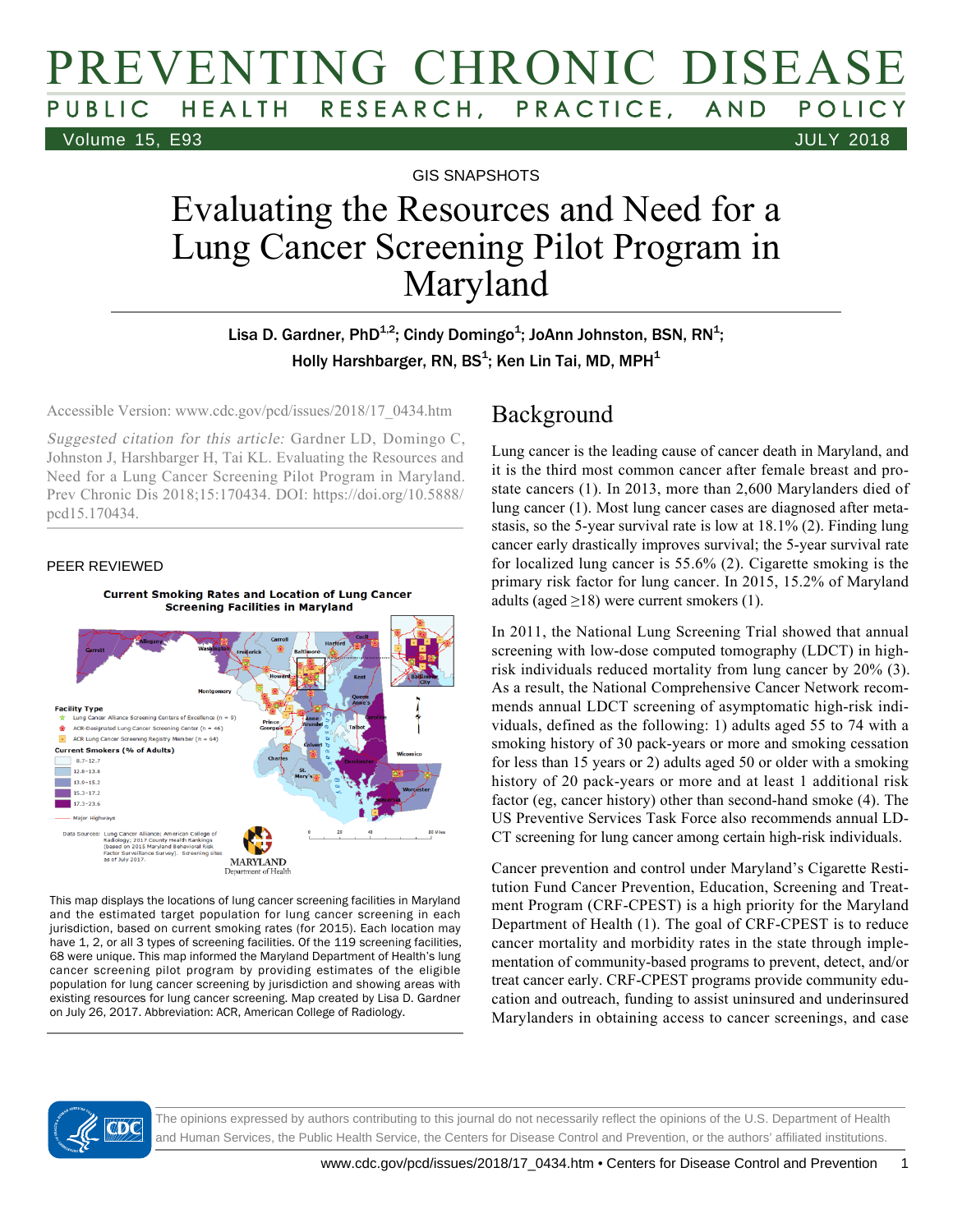management to ensure linkage to screening, diagnosis, and treatment. Because lung cancer is 1 of 7 cancers targeted by CRF-CPEST, we evaluated the resources and need for establishing a pilot program for lung cancer screening in Maryland.

# Methods

Given that cigarette smoking is the main risk factor for lung cancer, we estimated smoking rates by jurisdiction (23 counties and Baltimore City) in Maryland to determine areas with the highest rates. Smoking rates from 2015 were estimated according to a statistical model that combined information from the Behavioral Risk Factor Surveillance System and the National Health Interview Survey to correct for nonresponse and under-coverage bias; this model is enhanced in small areas by borrowing information from similar areas nationally (5).

We identified lung cancer screening facilities in Maryland by using 3 publicly available sources: 1) the American College of Radiology's (ACR's) Lung Cancer Screening Registry, which is approved by the Centers for Medicare and Medicaid Services and enables providers to meet quality reporting requirements for receiving Medicare payments for lung cancer screening with LDCT; 2) the ACR Lung Cancer Screening Center designation, which identifies facilities that have achieved ACR accreditation for computed tomography in at least the chest module and provide safe, effective diagnostic care for those at high risk for lung cancer; and 3) the Lung Cancer Alliance's Screening Centers of Excellence, which are organizations identified as being committed to responsible, high-quality screening practices. We then geocoded and mapped these facilities in ArcGIS version 10.4 (Environmental Systems Research Institute, Inc) to determine jurisdictions that had lung cancer screening capabilities.

# Findings

The map shows the percentage of adults who were current smokers in 2015 by jurisdiction. These percentages vary considerably from the state percentage (15.2%), ranging from 8.7% to 23.6%. Smoking rates were highest in Baltimore City, the lower Eastern Shore (Caroline, Dorchester, Somerset, and Wicomico counties), western Maryland (Allegany, Garrett, and Washington counties), and Cecil County. Only 2 counties (Montgomery and Howard) meet the 2020 Healthy People objective (12.0%) for reducing tobacco use among US adults (6).

As of July 2017, 119 lung cancer screening facilities were identified in Maryland: 1) 64 ACR Lung Cancer Screening Registry facilities, 2) 46 ACR-Designated Lung Cancer Screening Centers, and 3) 9 LCA Screening Centers of Excellence. Each facility is equipped to screen for lung cancer per ACR guidelines. The distribution of LDCT screening facilities reflects Maryland's population density, with highly populated areas (eg, the Baltimore–Washington metropolitan area) having more facilities. Major highways are also displayed to demonstrate the accessibility of each facility to residents throughout the state.

## Action

The Maryland Department of Health's CRF-CPEST Program initiated a lung cancer screening pilot program in fiscal year 2018. The pilot's goal is to assist uninsured and underinsured high-risk Marylanders in obtaining access to life-saving screening, diagnostic, and treatment services for lung cancer. In the 5-year period from 2010 through 2014, 11 of 24 Maryland jurisdictions had significantly higher lung cancer mortality rates than the state rate of 43.1 per 100,000 (1). This pilot will help diagnose lung cancer cases at an earlier stage, improving survival and decreasing mortality. The pilot will also establish a working model for other CRF-CPEST programs that plan to implement lung cancer screening.

This map informed leadership of the Maryland Department of Health of the estimated eligible population for lung cancer screening (ie, percentage of adults who are current smokers) by jurisdiction and showed areas with resources for lung cancer screening. Although current smoking rates do not reflect the entire population at high risk for lung cancer, these rates are the only reliable risk data available. Because they exclude former smokers, the rates likely underestimate the population at high risk for lung cancer.

Eleven programs from 10 jurisdictions submitted applications to CRF-CPEST to participate in the pilot program. Selection of pilot participants was made according to the need and current resources of each jurisdiction, as demonstrated in our map, as well as their responses to an interview designed to assess readiness to implement lung cancer screening. Six programs (Allegany, Baltimore, Cecil, Harford, and Wicomico counties, and MedStar Health in Baltimore City) were selected to participate in the lung cancer screening pilot program for fiscal year 2018. All applicants, regardless of pilot program participation status, were extended invitations to attend training sessions throughout fiscal year 2018.

This map was also used to identify jurisdictions in which the prevalence of current smoking was higher than the state rate and that lack LDCT screening facilities but are interested in offering lung cancer screening services to their communities. These jurisdictions will be provided with technical assistance to ensure that lung cancer screening can be implemented in future years.

The opinions expressed by authors contributing to this journal do not necessarily reflect the opinions of the U.S. Department of Health and Human Services, the Public Health Service, the Centers for Disease Control and Prevention, or the authors' affiliated institutions.